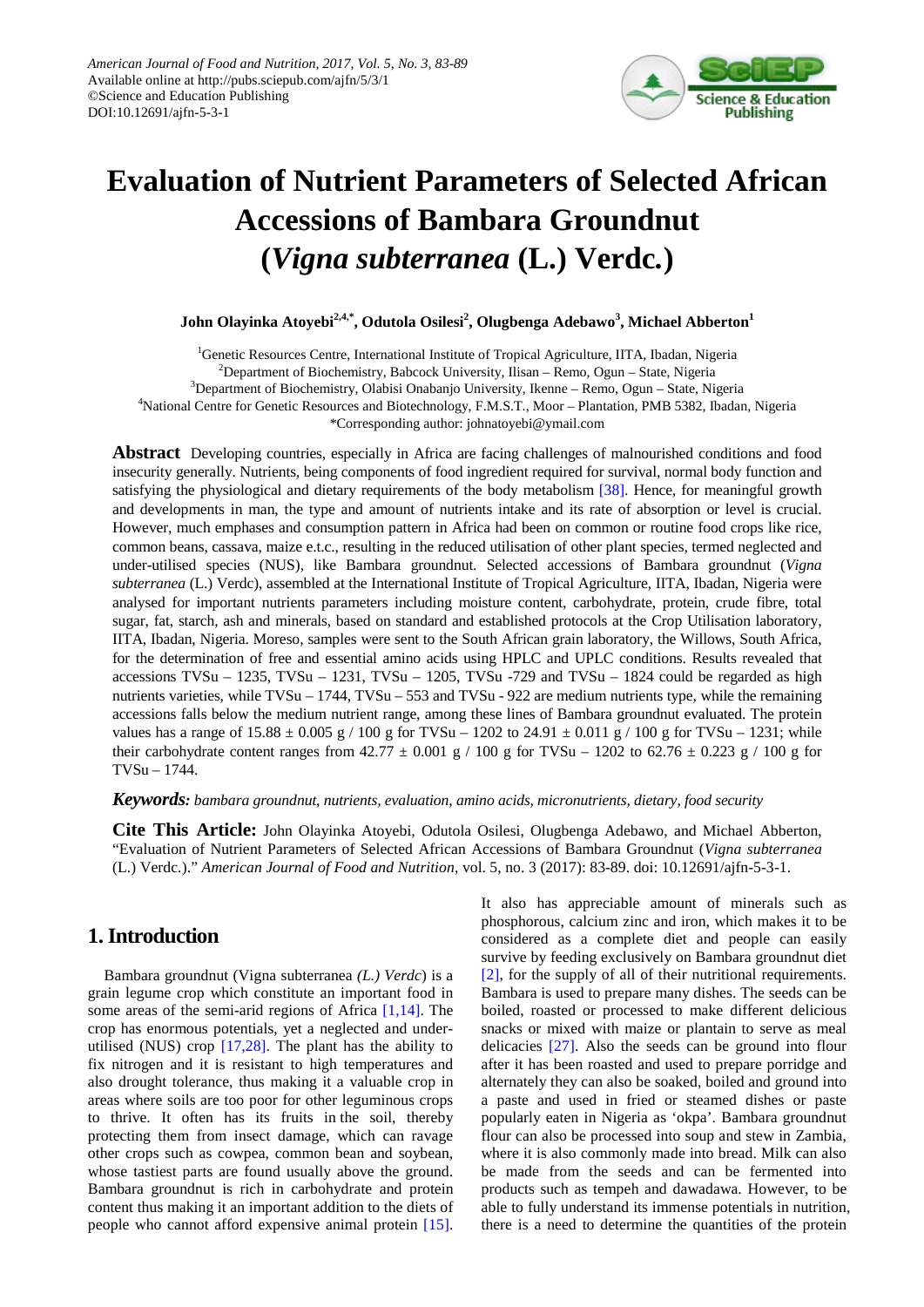and its qualities through amino acids quantification of the selected accessions, so as to fully utilise its genetic resources for food and agricultur[e \[5,6,12,17,31\].](#page-5-2)

# **2. Materials and Methods**

# **2.1. The Source and Preparation of Bambara Groundnut Seed Materials**

Twenty (20) accessions of Bambara groundnut were selected as a sub-set for nutrition studies from an initial assembly of (300) accessions, obtained from the Genetic Resources Centre (GRC) of the International Institute of Tropical Agriculture, Ibadan, Nigeria after genetic characterisation. Each of the Bambara seed accession was milled into powder in the laboratory using a grinder [\[19,21\].](#page-6-4)

## **2.2. Moisture Content Determination**

5g of the sample was placed in a dish, and put in an oven of 105°C for 16hrs. The weight was taken at an hourly interval until it becomes constant.

% Moisture (wt/ wt)  
= 
$$
\frac{(wt wet sample - wt of dry sample)x \Box}{wt of wet sample}.
$$

## **2.2.1. Protein Determination**

The protein content was estimated by determining the Nitrogen content using the micro Kjeldahl N distillation followed by a subsequent multiplication of the nitrogen content value by 6.25, the universally accepted protein content estimation factor. 0.2g of each of the powdered sample was weighed into digestion tubes and added to them were 4ml of concentrated 98%  $H<sub>2</sub>SO<sub>4</sub>$  and 4 ml hydrogen peroxide using Cu tablet as a catalyst. The tubes were now heated to 420°C at the digestion block for 1 hour until a clear solution was obtained. After cooling, the procedures using the Kjeltec 2300 automated protein analyser having valves containing NaOH and 0.2 M HCl with Boric acid as an indicator was then used for the titration, until colour changes from green to pink end point.

## **2.2.2. Fat Content Determination**

The procedure in Official Methods of Analysis (AOAC, 1990) was followed using Soxtec Tm 8000 fat extraction and auto-analyser equipment. 3.0g of powdered sample was put in  $a_n$  – hexane extracting tube and heated between  $100 - 145^{\circ}\text{C}$ ; the reflux continues until the oil in the samples is leached out of the paper into a cup, leaving the water to evaporate. The oil was now allowed to cool down and the volume of oil (fat) was obtained by the differential weight after evaporation as compared with the initial weight before evaporation occurred.

#### **2.2.3. Crude fibre Content Determination**

Powdered materials of the Bambara groundnut samples were weighed and used for the digestion using 1.25 % of  $H<sub>2</sub>SO<sub>4</sub>$  and NaOH. This digestion allows for the organic materials to be burnt – off, leaving only the fibre material. Then 1g of each of the sample was weighed into a crucible, filtered by allowing the sample to stay on top using celite 545. The samples were now brought into the Foss fibertec Tm 2010 chamber and reagent one  $(H_2SO_4)$  was introduced to start the acid digestion for 30 mins at boiling point temperature. After washing with hot water, alkaline digestion was done using reagent two (NaOH) for 30 mins before finally washing with hot water and left in the oven overnight at 105°C. After cooling the weight is taken before ashing at 520°C for 3 hours, this weight is again noted.

#### **2.2.4. Ash Content Determination**

The procedure for the ash content determination involves weighing 5g of powdered sample into already known weighed crucible. They were then oven dried for 4hrs at 105°C after which they were put in a muffle furnace at 500°C, until white ash was obtained. Then the samples were cooled and reweighed to estimate the amount of ash.

## **2.2.5. Carbohydrate Determination**

This was done by the normal scientific deduction:

% *Carbohydrate* 100  $-\begin{pmatrix} \% & \text{moisture} + \% & \text{crude protein} \\ +\% & \text{fat} + \% & \text{ash} + \% & \text{crude fibre} \end{pmatrix}$ .  $moisture + %$  crude protein  $f=100 - \begin{pmatrix} \% & \text{moisture} + \% & \text{crude protein} \\ +\% & \text{fat} + \% & \text{ash} + \% & \text{crude fibre} \end{pmatrix}$ 

## **2.2.6. Total Sugar Content**

To 0.02g of the powdered sample was added 1ml ethanol and later diluted with 2 ml of ultra – pure water. Then 10 ml of hot 95% ethanol was added before centrifuging at 2,500 rpm for 15 mins. The supernatant was now decanted into a separate tube and further diluted with 20 ml of ultra – pure water. Out of this, 0.2ml of the solution was taken with another 0.8ml of water in a clean test – tube and was added 0.5ml of 5 % phenol solution from the stock was added. Thereafter, 2.5ml of concentrated H<sub>2</sub>SO<sub>4</sub> was added, vortex and left at room temperature before taking the absorbance at 490 nm using a solution of  $D$  – glucose as the standard. The absorbance read was now intrapolated from the standard curve to give the sugar content.

#### **2.2.7. Total Starch Content**

For starch determination, the procedure precedes that of the sugar determination. To the residue from the sugar content is added 7.5ml of perchloric acid so as to hydrolyse or break down the starch. The reaction was stopped after 1 hour of hydrolysis with the addition of ultra – pure water to make up to 25ml volume. The solution was then filtered after which 0.05ml was taken into another test – tube and added to it is 0.95 ml of water, 0.5ml of 5 % phenol and 2.5ml of  $H_2SO_4$  to give room for colour formation and development. This was now vortex and allowed to cool to room temperature before taken the absorbance at 490 nm using  $D -$  glucose as the standard. The starch content was now extrapolated from the standard curve plot.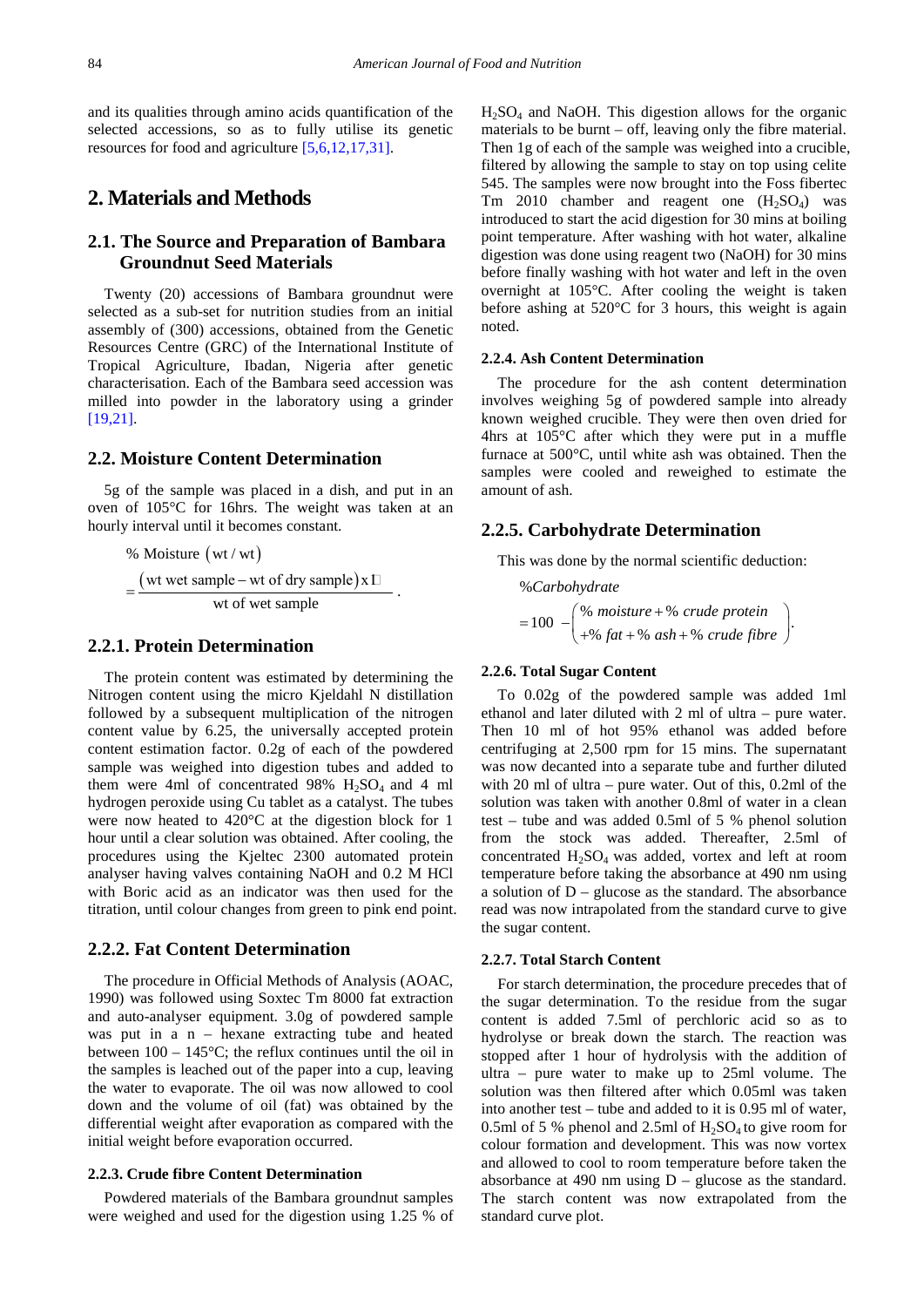## **2.3. Mineral Analyses**

The method described by Association of Official Analytical Chemists (AOAC, 2005) was used for the analysis of the minerals. Aqua regia solution was prepared in a 2litre volumetric flask as follows, 1.2 litre of distilled water was added to the flask, followed by the addition of 400ml of Concentrated Hydrochloric acid and 133ml of 70% nitric acid. The solution is diluted to 2 litres. 0.52 g of the powdered Bambara groundnut samples in clean ceramic crucibles were placed in a cool muffle furnace and ramp temperature to 500°C over a period of 2 hours. They were allowed to remain at 500°C for an additional 2 hours before cooling down. The samples were later transferred to a desiccator. Each sample was now poured into already labeled 50ml centrifuge tube. The crucibles were first rinsed with 5ml of distilled water into the centrifuge tubes and later with 5ml aqua regia solution. The process was repeated, so as to make a total volume of 20ml. The samples were then vortex for proper mixing before centrifuging for 10mins at 3000rpm. The supernatants were now decanted into clean vials and micronutrient analysis for zinc, iron, copper, magnesium, phosphorous and calcium were determined using flame atomic absorption spectrophotometer, AAS, using model Acusys 211 from Buck Scientific, USA.

## **2.4. Amino Acids Analysis**

The amino acids analysis was done at the Southern African Grain Laboratory, the Willows, South Africa. Each of the 20 Bambara groundnut samples was analysed by the AccQ-Tag method using a Waters Acquity H-Class UPLC with Empower software (Waters, Millipore Corp., Milford, MA). The seed samples of each were milled into powder and (400 mg) of each were later hydrolysed with 6 N HCl for 24 hours and then derivatized with 6-aminoquinolyl-N-hydroxysuccinimidyl carbamate (AQC) to produce stable derivatives. These amino acids are then analysed by reverse phase UPLC [\[3,8,10,11\].](#page-5-3)

## **2.4.1. Tryptophan Analysis**

The determination of the amino acid tryptophan was done as a separate analysis, due to its differing hydrolysis condition. The samples (400 mg) are hydrolysed under alkaline conditions with a saturated barium hydroxide solution heated to 110°C for 20 hours. The hydrolysate is analysed by reverse phase liquid chromatography with UV detection at 285 nm, using a Waters Breeze HPLC with Empower software (Waters, Millipore Corp., Milford, MA) [\[4,7\].](#page-5-4)

#### **2.5. Statistical Analysis**

The data were analysed using Statistical Application System (SAS) software, version 9.3. The mean and standard error of means (SEM) of the triplicate analyses of the samples were calculated. The analysis of variance (ANOVA) was performed to determine significant differences between the means of all the nutrients and amino acid parameters using the tukey's multiple range test at p<0.05.

# **3. Results**

**Table 1. Summary of the mean values for the 16 amino acids evaluated in Bambara groundnut**

<span id="page-2-0"></span>

| Amino acid   | N  | $Mean + Sem$      | Maximum | Minimum |  |
|--------------|----|-------------------|---------|---------|--|
| Alanine      | 60 | $0.814 \pm 0.006$ | 0.9100  | 0.7100  |  |
| Arginine     | 60 | $1.421 \pm 0.039$ | 2.4200  | 1.0800  |  |
| Aspartate    | 60 | $2.047 \pm 0.015$ | 2.2700  | 1.8000  |  |
| Glutamate    | 60 | $3.111 \pm 0.027$ | 3.5100  | 2.6600  |  |
| Glycine      | 60 | $0.770 \pm 0.009$ | 0.9700  | 0.6500  |  |
| Histidine    | 60 | $0.638 \pm 0.011$ | 0.8800  | 0.5000  |  |
| Isoleucine   | 60 | $0.768 \pm 0.010$ | 0.9400  | 0.6300  |  |
| Leucine      | 60 | $1.543 \pm 0.019$ | 1.9000  | 1.2600  |  |
| Lysine       | 60 | $1.307 \pm 0.011$ | 1.4700  | 1.1200  |  |
| Phenyalanine | 60 | $1.136 \pm 0.019$ | 1.5700  | 0.8300  |  |
| Proline      | 60 | $0.849 \pm 0.011$ | 1.0800  | 0.7000  |  |
| Serine       | 60 | $1.121 \pm 0.015$ | 1.4500  | 0.9100  |  |
| Threonine    | 60 | $0.701 \pm 0.008$ | 0.8500  | 0.5800  |  |
| Tryptophan   | 60 | $0.165 \pm 0.001$ | 0.2000  | 0.1400  |  |
| Tyrosine     | 60 | $0.520 \pm 0.010$ | 0.7700  | 0.4100  |  |
| Valine       | 60 | $0.880 \pm 0.010$ | 1.0600  | 0.7300  |  |

Legend: Data were analysed in triplicates; Data = Mean  $\pm$  SEM, n=60. Showing also the maximum and minimum values for each of the amino acid analysed. Mean values are expressed as g / 100g.



**Figure 1.** Chromatogram of Tryptophan peak of TVSu-1727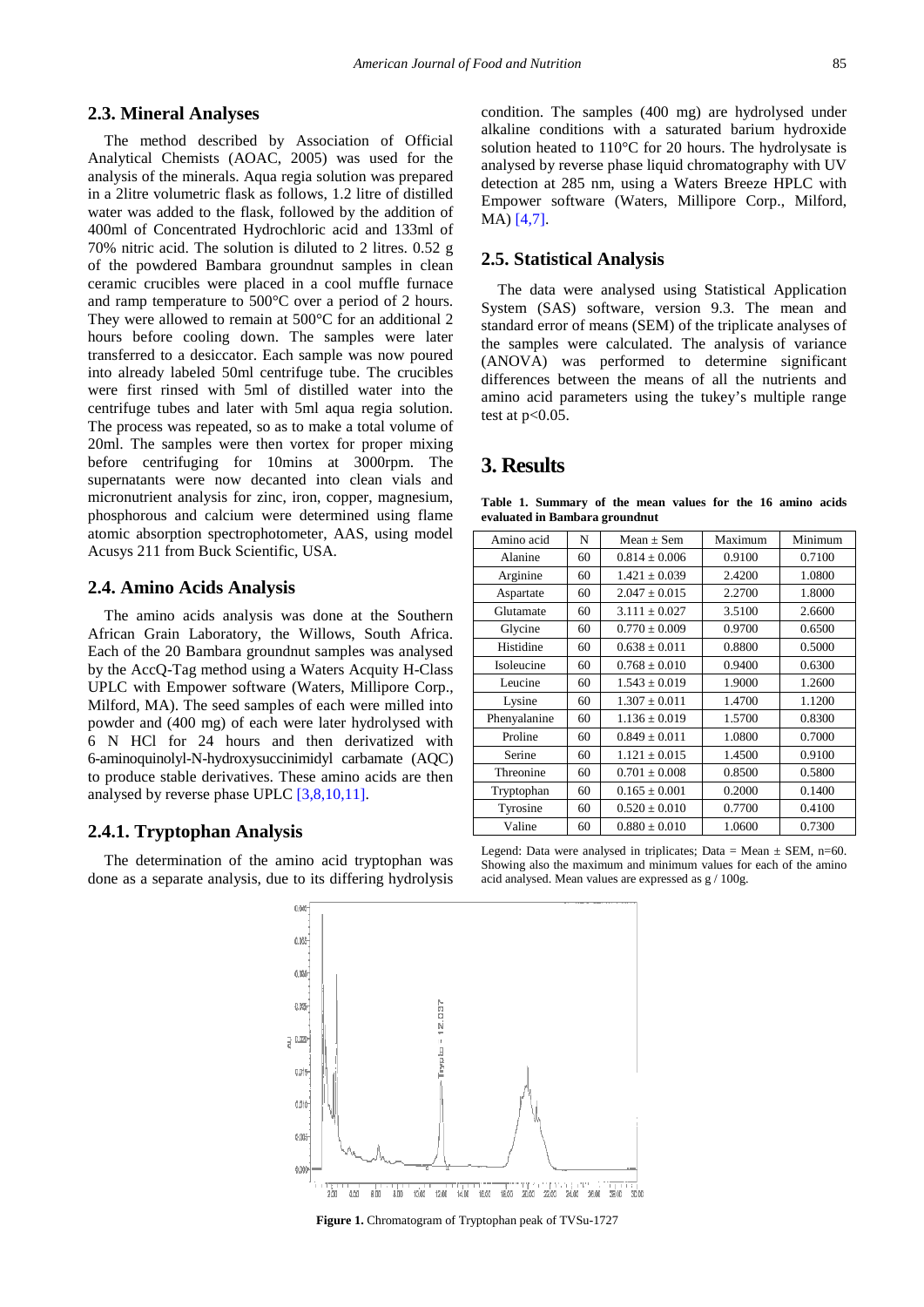

**Figure 2.** Proximate Composition in African Bambara groundnut accessions

|  |  | Table 2. Summary values of the minerals content in Bambara groundnuts accessions evaluated |
|--|--|--------------------------------------------------------------------------------------------|
|  |  |                                                                                            |

<span id="page-3-0"></span>

|                  |   |      | $\mathbf{P}$             |      | Ca                       |      | Mg                       |      | Cu                       |        | Fe                       |       | Zn                       |
|------------------|---|------|--------------------------|------|--------------------------|------|--------------------------|------|--------------------------|--------|--------------------------|-------|--------------------------|
|                  | N | Mean | $\pm$ Sem                | Mean | $\pm$ Sem                | Mean | $\pm$ Sem                | Mean | $\pm$ Sem                | Mean   | $\pm$ Sem                | Mean  | $\pm$ Sem                |
| CODE             |   |      |                          |      |                          |      |                          |      |                          |        |                          |       |                          |
| TVSu 1202        | 3 | 0.18 | $\pm 0.005^{\rm h}$      | 0.69 | $\pm 0.005^{\text{a}}$   | 0.19 | $\pm 0.005$ <sup>d</sup> | 5.78 | $\pm 0.005$ <sup>c</sup> | 87.58  | $\pm 0.011^{\rm f}$      | 10.49 | $\pm 0.005^{\rm h}$      |
| <b>TVSu 1205</b> | 3 | 0.35 | $\pm 0.005$ <sup>d</sup> | 0.28 | $\pm 0.005^{\circ}$      | 0.23 | $\pm 0.005^{\rm b}$      | 6.37 | $\pm 0.005^{\rm b}$      | 180.19 | $\pm 0.005^{\text{a}}$   | 10.55 | $\pm 0.005^{\rm h}$      |
| <b>TVSu 1218</b> | 3 | 0.21 | $\pm 0.005$ <sup>g</sup> | 0.43 | $\pm 0.005$ <sup>c</sup> | 0.21 | $\pm 0.005$ <sup>c</sup> | 6.37 | $\pm 0.005^{\circ}$      | 78.97  | $\pm 0.005$ <sup>g</sup> | 9.03  | $\pm 0.005^k$            |
| TVSu 1229        | 3 | 0.42 | $\pm 0.005^{\rm b}$      | 0.61 | $\pm 0.005^{\rm b}$      | 0.25 | $\pm 0.005^{\text{a}}$   | 6.36 | $\pm 0.005^{\rm b}$      | 142.05 | $\pm 0.005$ <sup>c</sup> | 12.17 | $\pm 0.005^{\rm b}$      |
| TVSu 1231        | 3 | 0.40 | $\pm 0.005^{\rm b}$      | 0.29 | $\pm 0.005^e$            | 0.22 | $\pm 0.005$ <sup>c</sup> | 6.37 | $\pm 0.005^{\rm b}$      | 176.09 | $\pm 0.005^{\rm b}$      | 9.80  | $\pm 0.011^{j}$          |
| TVSu 1232        | 3 | 0.21 | $\pm 0.005$ <sup>g</sup> | 0.29 | $\pm 0.005^{\circ}$      | 0.19 | $\pm 0.005$ <sup>d</sup> | 5.83 | $\pm 0.005$ <sup>c</sup> | 133.74 | $\pm 0.005$ <sup>d</sup> | 9.79  | $\pm$ 0.005;             |
| TVSu 1235        | 3 | 0.27 | $\pm 0.005^{\circ}$      | 0.70 | $\pm 0.011^{\circ}$      | 0.23 | $\pm 0.005^{\circ}$      | 6.49 | $\pm 0.663^{\circ}$      | 109.66 | $\pm 0.034$ <sup>e</sup> | 9.73  | ± 0.034 <sup>j</sup>     |
| TVSu 1373        | 3 | 0.27 | $\pm 0.005^{\circ}$      | 0.36 | $\pm 0.005$ <sup>d</sup> | 0.19 | $\pm 0.005$ <sup>d</sup> | 5.24 | $\pm 0.005$ <sup>c</sup> | 56.47  | $\pm 0.011^{\rm m}$      | 9.77  | $\pm 0.005^{\mathrm{J}}$ |
| TVSu 1727        | 3 | 0.27 | $\pm 0.005^{\circ}$      | 0.69 | $\pm 0.005^{\text{a}}$   | 0.21 | $\pm 0.005^{\circ}$      | 8.01 | $\pm 0.005^{\text{a}}$   | 39.96  | $\pm 0.005$ <sup>r</sup> | 11.07 | $\pm 0.005$ <sup>f</sup> |
| <b>TVSu 174</b>  | 3 | 0.26 | $\pm 0.011^{\circ}$      | 0.36 | $\pm 0.005$ <sup>d</sup> | 0.20 | $\pm 0.005$ <sup>d</sup> | 5.77 | $\pm 0.005$ <sup>c</sup> | 74.39  | $\pm 0.005^{\circ}$      | 11.90 | $\pm 0.005^{\text{d}}$   |
| TVSu 1744        | 3 | 0.23 | $\pm 0.005$ <sup>g</sup> | 0.36 | $\pm 0.005$ <sup>d</sup> | 0.21 | $\pm 0.005$ <sup>c</sup> | 6.37 | $\pm 0.005^{\circ}$      | 78.15  | $\pm 0.005^{\rm h}$      | 10.55 | $\pm 0.005^{\rm h}$      |
| <b>TVSu 1822</b> | 3 | 0.28 | $\pm 0.00^e$             | 0.43 | $\pm 0.005^{\circ}$      | 0.22 | $\pm 0.005^{\circ}$      | 5.79 | $\pm 0.005^{\circ}$      | 47.74  | $\pm 0.005$ <sup>n</sup> | 9.76  | $\pm 0.005^{j}$          |
| TVSu 1824        | 3 | 0.29 | $\pm 0.005^{\circ}$      | 0.43 | $\pm 0.005$ <sup>c</sup> | 0.25 | $\pm 0.005^{\text{a}}$   | 7.97 | $\pm 0.005^{\text{a}}$   | 44.03  | $\pm 0.005^{\circ}$      | 11.46 | $\pm 0.005^e$            |
| <b>TVSu 521</b>  | 3 | 0.34 | $\pm 0.005$ <sup>d</sup> | 0.35 | $\pm 0.005$ <sup>d</sup> | 0.23 | $\pm 0.005^{\circ}$      | 4.73 | $\pm 0.005$ <sup>d</sup> | 39.23  | $\pm 0.005$ <sup>t</sup> | 10.95 | $\pm 0.005^{\rm g}$      |
| <b>TVSu 553</b>  | 3 | 0.32 | $\pm 0.005$ <sup>d</sup> | 0.43 | $\pm 0.005^{\circ}$      | 0.19 | $\pm 0.005$ <sup>d</sup> | 6.91 | $\pm 0.005^{\circ}$      | 66.09  | $\pm 0.005^k$            | 10.33 | $\pm$ 0.05 <sup>1</sup>  |
| <b>TVSu 618</b>  | 3 | 0.29 | $\pm 0.005^{\circ}$      | 0.43 | $\pm 0.005$ <sup>c</sup> | 0.22 | $\pm 0.005^{\rm b}$      | 6.33 | $\pm 0.005^{\rm b}$      | 60.74  | $\pm 0.005^1$            | 10.86 | $\pm 0.00^{\text{g}}$    |
| <b>TVSu 729</b>  | 3 | 0.33 | $\pm 0.005$ <sup>d</sup> | 0.43 | $\pm 0.005$ <sup>c</sup> | 0.27 | $\pm 0.005^{\text{a}}$   | 6.34 | $\pm 0.005^{\circ}$      | 43.70  | $\pm 0.005$ <sup>q</sup> | 12.35 | $\pm 0.005^{\rm a}$      |
| <b>TVSu 887</b>  | 3 | 0.23 | $\pm 0.005$ <sup>g</sup> | 0.42 | $\pm 0.011$ <sup>c</sup> | 0.19 | $\pm 0.005$ <sup>d</sup> | 4.71 | $\pm 0.00^{\text{d}}$    | 43.92  | $\pm 0.005^{\rm p}$      | 10.90 | $\pm 0.005^{\rm g}$      |
| <b>TVSu 922</b>  | 3 | 0.48 | $\pm 0.005^{\rm a}$      | 0.43 | $\pm 0.005$ <sup>c</sup> | 0.21 | $\pm 0.005$ <sup>c</sup> | 2.61 | $\pm 0.005^{\circ}$      | 39.60  | $\pm 0.005$ <sup>s</sup> | 12.04 | $\pm 0.005^{\circ}$      |
| <b>TVSu 924</b>  | 3 | 0.43 | $\pm 0.005^{\rm b}$      | 0.44 | $\pm 0.005$ <sup>c</sup> | 0.19 | $\pm 0.005$ <sup>d</sup> | 6.92 | $\pm 0.005^{\rm b}$      | 73.77  | $\pm 0.005^{\rm J}$      | 7.03  | $\pm 0.005^1$            |

Legend: Data were analysed in triplicates; Data = Mean  $\pm$  SEM, n=3. Values with different superscripts along a column are significantly different different ( $p < 0.05$ ). P, Ca and Mg are in (%); while Fe, Zn and Cu are in ppm.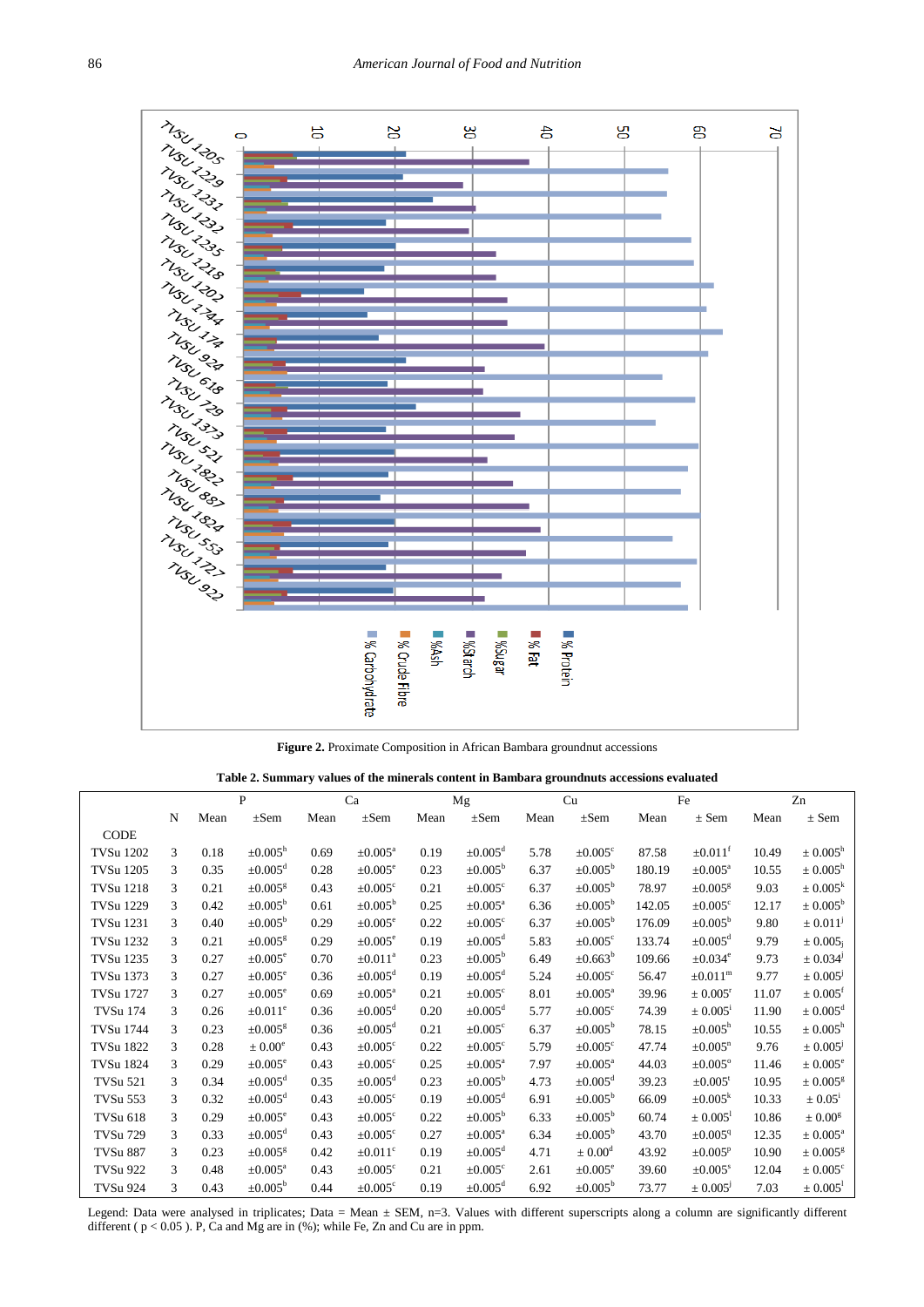

**Figure 3.** Chromatogram of Amino acid peaks in sample TVSu-1235



**Figure 4.** Chromatogram of Amino acid peaks in sample TVSu-1218

# **4. Discussion**

The Figure 2 Bar chart shows the display of the proximate analysis mean values. The [Table 2](#page-3-0) and [Table 1](#page-2-0) show the summary of the minerals parameters (Phosphorous (P), Calcium (Ca), Magnesium (Mg), Copper (Cu), Iron (Fe) and Zinc (Zn) for all the 20 Bambara groundnut accessions evaluated, as well as the summary of the results of the 16 amino acids analysed. Also showing are figures 1,3, and 4 are the chromatograms showing amino acids and tryptophan peaks in selected Bambara groundnut accessions. The results of the proximate analysis reveal that the Bambara groundnut accession  $(TVSu - 1231)$  has the highest protein mean value of 24.91 g  $/$  100 g; while (TVSu – 1202) has the least value of 15.88 g  $/$  100 g. The Tukey's test for protein shows that the means of TVSu – 1231 and TVSu – 729 are however significantly different, while those of TVSu – 1205 and TVSu – 924 are not significantly different. Also protein mean values of accessions TVSu – 1824, TVSu – 1235, TVSu – 521 are not significantly different, while those of TVSu – 174, TVSu – 1202 and TVSu – 1744 are significantly different. The carbohydrate value was highest for TVSu – 1744 at 62.76 g/100g; and lowest for TVSu – 1202 at 42.77 g / 100 g. The tukey's test of comparism shows that the carbohydrate mean values for all the 20 Bambara groundnut accessions evaluated are not signifantly

different from one another. Among all the Bambara groundnut accessions evaluated, the amount of total sugar was highest for TVSu – 1205, with a value of 7.01  $g/100g$ ; and least for TVSu – 521 with a value of 2.57  $g/100g$ . Using turkey's classification; the mean values for total sugar for accessions  $TVSu - 1205$ ,  $TVSu - 618$ ,  $TVSu -$ 1231, TVSu – 1232, TVSu – 1235, TVSu – 922, TVSu – 1229, TVSu  $-$  1218 and TVSu  $-$  1744 are all significantly different; while those of TVSu – 1202 and TVSu – 1727 are not. Also, the total sugar mean values of TVSu – 887, TVSU – 174, TVSu – 553, TVSu – 1824, TVSu – 924, TVSu – 729, TVSu 1373 and TVSu – 521 are all significantly different. The mean amount of fat in the accession TVSu – 1202 was highest with 7.68  $g/100g$  and least for TVSu – 618 with 4.35  $g/100g$ . The mean fat values for accessions TVSu – 1202 and TVSu – 1232 are significantly different, while those of TVSu – 1232 and TVSu – 1822 are not significantly different from each other. Also the mean amount of fat for TVSu – 1822, TVSu – 1727, TVSu – 1205, TVSu – 1824 are not significantly different, so also those of TVSu – 922, TVSu – 729, TVSu – 1229, TVSu – 1373, TVSu – 1744 and  $TVS_{11} = 924$ .

The summary results of the 16 amino acids analysed for the 20 Bambara groundnut was shown earlier, and revealed from the chromatograms displayed in the figures. For the semi-essential amino acids (Histidine, Serine, Arginine, Tyrosine), as well as the essential amino acids (Lysine, Threonine, Isoleucine, Leucine, Phenyalanine, Valine) analysed showed interesting results. The mean values obtained for Threonine shows the highest value of 0.843 g/100g for TVSu  $-$  1231, while the least amount of 0.593 g/100g was obtained for TVSu  $-$  1744. The mean values obtained for Lysine was highest with an amount of 1.69 g/100g in TVSu – 521, while it was the least with 1.23 g/100g in TVSu – 1218. For Phenylalanine, the mean amount was highest with  $1.536$  g/100g in TVSu - 1231; and the lowest in TVSu – 1744 with an amount of 0.830 g/100g. Histidine values obtained was highest for TVSu – 1231 with  $0.88 \frac{\mathrm{g}}{100 \mathrm{g}}$  and lowest for TVSu – 1373 with 0.57 g/100g. For Isoleucine, highest mean amount of 0.933 g/100g was in TVSu – 1231; while TVSu – 1744 shows the least amount of 0.630 g/100g; while Leucine for accessions  $TVSu - 1231$  and  $TVSu - 1744$  were the highest and the lowest respectively with mean of 1.90  $g/100g$  and 1.273  $g/100g$  respectively.

Looking at the values for the micronutrients [\[22,23,24\],](#page-6-5) the accession TVSu – 1205 had the highest mean amount of Iron (Fe), with a value of 180.19 ppm, while TVSu – 521 had the least amount of 39.23 ppm. Using tukey's grouping; the mean Iron (fe) values obtained for all the 20 Bambara groundnut accessions are significantly different from one another. The highest amount of Zinc (Zn) was found in TVSu – 1229, with a value of 12.17 ppm, while it was the least for TVSu – 1218, with a value of 9.03 ppm. The mean values for Zinc, obtained for accessions TVSu – 729, TVSu – 1229, TVSu – 822, TVSu – 174, TVSu – 1824 and TVSu – 1727 are significantly different by tukey's grouping. But the Zinc mean values of TVSu – 521, TVSu – 887 and TVSu – 618 are not significantly different, as well as those of  $TVSu - 1205$ ,  $TVSu - 1744$ and TVSu – 1202  $[36,40]$ . For Copper (Cu), the highest amount of its mean was 8.01 ppm in TVSu – 1727 as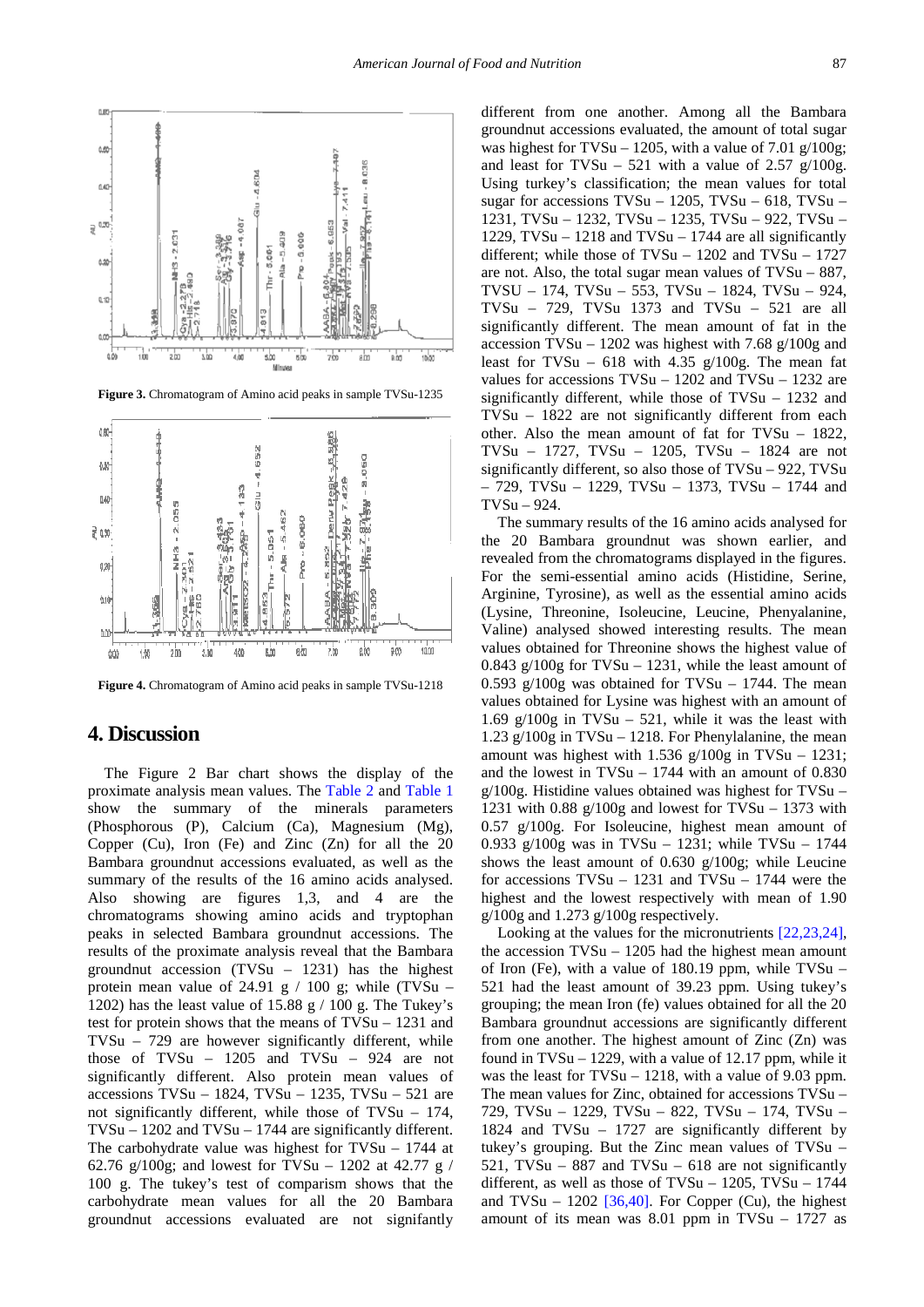against the least amount of 4.73 ppm in TVSu – 521. The mean values obtained for copper for accessions TVSu – 1727 and TVSu – 1824 are not significantly different; while that of TVSu – 1824 are significantly different from those of TVSu –  $924$  and TVSu – 553. For Magnesium (Mg), the highest amount of 0.25 g/100g were obtained for TVSu – 1229 and TVSu – 1824; while the least value of 0.19 g/100g were obtained for TVSu – 1232, TVSu – 1373 and TVSu – 553. The mean values obtained for magnesium in accession TVSu – 1229 and TVSu – 1824 are not significantly different; as well as those for TVSu – 1235 and TVSu – 618; but those for accessions TVSu – 1202 and TVSu – 1822 are significantly different from each other.

## **5. Conclusion**

Nutrient parameters are important pre-requisite, not only in breeding for genetic improvements or improved varieties of crops, but also in the utilisation of certain lines or accessions of germplasm to meet specified conditions, especially of health challenges [\[9,13,14\].](#page-6-7) Developing countries, especially those mostly in Africa are suffering diverse malnourished conditions, resulting in loss of life, especially in infancy [\[32,33,37\].](#page-6-8) These are sometimes as a result of micronutrient deficiencies; however, Bambara groundnut had been discovered to be able to have the potentials to alleviate these challenges [\[15,27\].](#page-6-2) Some of these African accessions of Bambara groundnut, which has the ability to alleviate majority of these nutrition challenges were randomly selected for evaluation in this study after the initial screening; to be able to discover those that can best be recommended for certain nutrition and health-related challenges. These could be used in a complementary food or as ready-to-use food (RTUF) [\[25,26,34\].](#page-6-9) Among these 20 African accessions of Bambara groundnut evaluated, TVSu – 1231 can be recommended for conditions that can ameliorate protein deficiency due to its highest amount of energy. This could also be supported by its essential amino acids values. This serves importance to combat increased risk of venous thrombosis and the activation of protein c cofactor activity in the human plasma [\[16\].](#page-6-10) Thus protein deficiency diseases such as marasmus, kwashiorkor and cachexia can easily be curtailed thus assisting in the overall prevention against protein – energy under-nutrition. Also food supplementation with TVSu – 1231 can be useful in the supply of these essential amino acids in our diet  $[18]$ , thus making it to serve as potential building block materials for the maintenance of body functions and metabolism. Also the essential amino acid contributes to cellular growth and protein synthesis. It also has potentials to serve as precursors for the body, in the production of the remaining non-essential amino acids. This makes food that contains all the essential amino acids to be a complete protein, while those missing in one or more essential amino acids to be an incomplete protein. The result obtained also shows that the Bambara groundnut accession TVSu – 1744 among all the 20 evaluated has the highest amount of carbohydrate. This makes its consumption to be a ready supply of glucose to the body systems, thus making it efficient in the protection against ketone and keto-acidosis conditions. Hence the consumption of Bambara groundnut, especially the TVSu – 1744 as recommended has the ability to supply this important dietary nutrient, which is a key source of caloric energy. Important micronutrients such as Iron analysed was found to be enormous in accession TVSu – 1205. Iron plays a role in serving as a co-factor in hemoglobin and myoglobin formation by acting as an oxygen transporter, thus preventing diseases such as anaemia, body weakness, tiredness and fatique. Dietary iron is also a key components of many proteins and enzymes; and thus helping to regulate a lot of reactions in the body. Conclusively, among all the African accessions of Bambara groundnut evaluated for nutrition parameters, TVSu – 1231, TVSu – 1235, TVSu – 1205, TVSu – 729 and TVSu – 1824 could be regarded to belong to the category of the high – nutrient type. Also, the accessions TVSu – 1744, TVSu – 553 and TVSu – 922 could be regarded to belong to the category of the medium – nutrient type; while the rest are found to be below the medium nutrient category. Hence, some of these accessions can be utilised to eradicate endemic diseases and also enhance food security [\[28,29,30\].](#page-6-12)

# **Acknowledgements**

Authors like to express acknowledgements to the International Institute of Tropical Agriculture, IITA, Ibadan, for the Graduate fellowship to conduct my PhD research. Also, the entire Genetic Resources Centre (GRC) staff and those of Crop Utilisation Laboratory at IITA, Ibadan, Nigeria. I also appreciate the Director/CEO, National Centre for Genetic Resources and Biotechnology (NACGRAB), Moor-Plantation, Ibadan, Nigeria for recommending me to pursue my PhD research at IITA, Ibadan.

# **References**

- <span id="page-5-0"></span>[1] Azam-Ali SN, Sesay A, Karikari KS, Massawe FJ, Aguilar-Manjarrez J, Bannayan M, Hampson KJ. Assessing the potential of an underutilized crop – a case study using Bambara groundnut. Exp Agric 2001; 37:433-72.
- <span id="page-5-1"></span>[2] Bamisaiye, et. al. Bambara groundnut: an Under-Utilized Nut in Africa. Advances in Agricultural Biotechnology 1, 2011, 60-72.
- <span id="page-5-3"></span>[3] Bech-Anderson; S, Mason; Dhanoa, M. Hydrolysate preparation for amino acid determinations in feed constituents. J. Anim. Physiol. Anim. Nutri., 1990, 63. Pp 188-197.
- <span id="page-5-4"></span>[4] Bertacco, G. Boscheche, O., Lercker, G. Gas Chromatographic determination of free amino acids in cheese, Milchwissenschaft 1992, 47, 348-350.
- <span id="page-5-2"></span>[5] Bioversity. Nutrition strategy, resilient food and nutrition systems: Analysing the role of agricultural biodiversity in enhancing human nutrition and health. Bioversity pub., 2011.
- [6] Bioversity. On-farm conservation of neglected and underutilized species: status, trends and novel approaches to cope with climate change, Bioversity publication, June 2011. Padulosi, S,N. et. al., (proceedings of the International conference Frankfurt, Germany; June 14-16, 2014.
- [7] Butikofer and Ardo et. al. Determination of Tryptophan in food by HPLC – Development of an optimal hydrolysis and extraction procedure by the EU commission DG XII in three International collaborative studies. Agrobiol Res. 1999, Z. 51(2) pp 97-108.
- [8] Casella, I.G and Contursi, M. Carbohydrate and alditol analysis by high performance anion-exchange chromatography coupled with electrochemical detection of a cobalt – modified electrode. Anal Bioanal Chem 2003, 376: 673.